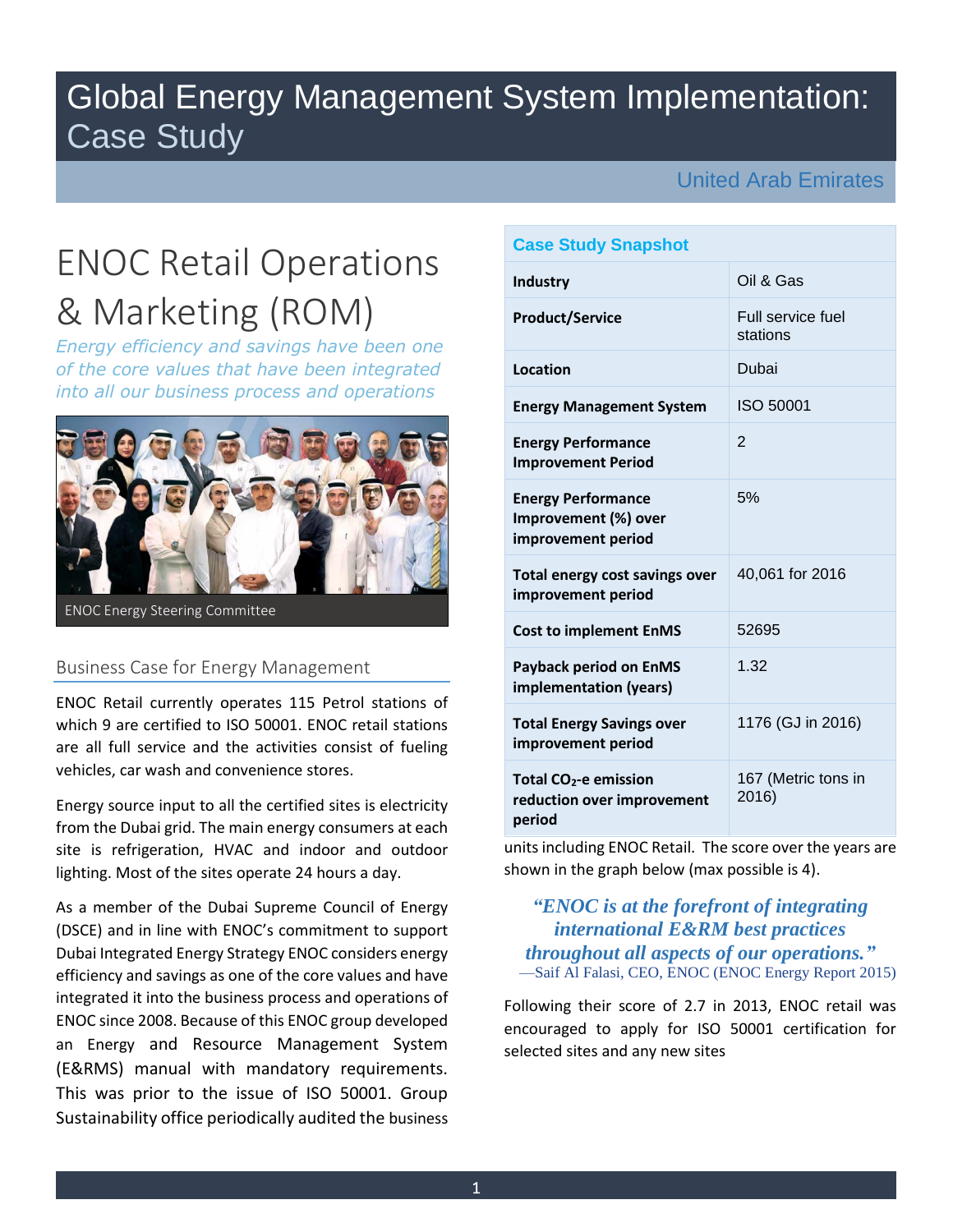**United Arab Emirates**



Other than pure energy savings reasons such as reduction in  $CO<sub>2</sub>$ , a part of Dubai Carbon Abatement Strategy was also a driver. Additionally, when LED lights were installed as a pilot project, it was seen that the quality of lighting improved thereby providing more customer satisfaction.

Prior to implementing an EnMS, the approach towards energy savings was purely based on the available budget and what was easy to implement. Following the development of the EnMS, an Energy review and the resulting energy aspect register clearly indicated the areas where maximum energy savings would come and the budgets were planned accordingly.

#### Business Benefits Achieved

Besides the obvious benefits of reduced energy use and cost savings there were several additional business benefits especially from the convenience stores and coffee shops. These are summarized below:

- Switching to LED lights from standard tube resulted in almost no change of lights over years, resulting in lower maintenance activities and reduced customer discomfort
- Considering the large lighting load inside the store and the resulting heat load on the A/Cs the change to LED lights resulted in increased customer and employee comfort, especially during summer.
- The quality of illumination from LED lights were far superior to conventional lights enhancing the attractiveness of the sites
- Switching to higher efficiency VRF A/Cs resulted in better distribution of cooling and more comfort



The financial and environment benefits from implementing ISO 50001 are as follows for the 9 sites in 2016 over baseline year of 2014:

- $CO<sub>2</sub>$ -e reduction of 167 t
- Energy use reduction of 1176 GJ over business as usual 2014 for a 5% savings over 2014
- Energy cost reduction of USD 40,061 over 2014

#### EnMS Development and Implementation

ENOC Retail was one of the first companies in ENOC group to be audited against ENOC E&RMS system of 2010. Following subsequent audit of 2013, they were deemed to be ready to go for ISO 50001 certification for selected sites which they started in 2015 and is continuing by adding more sites every year.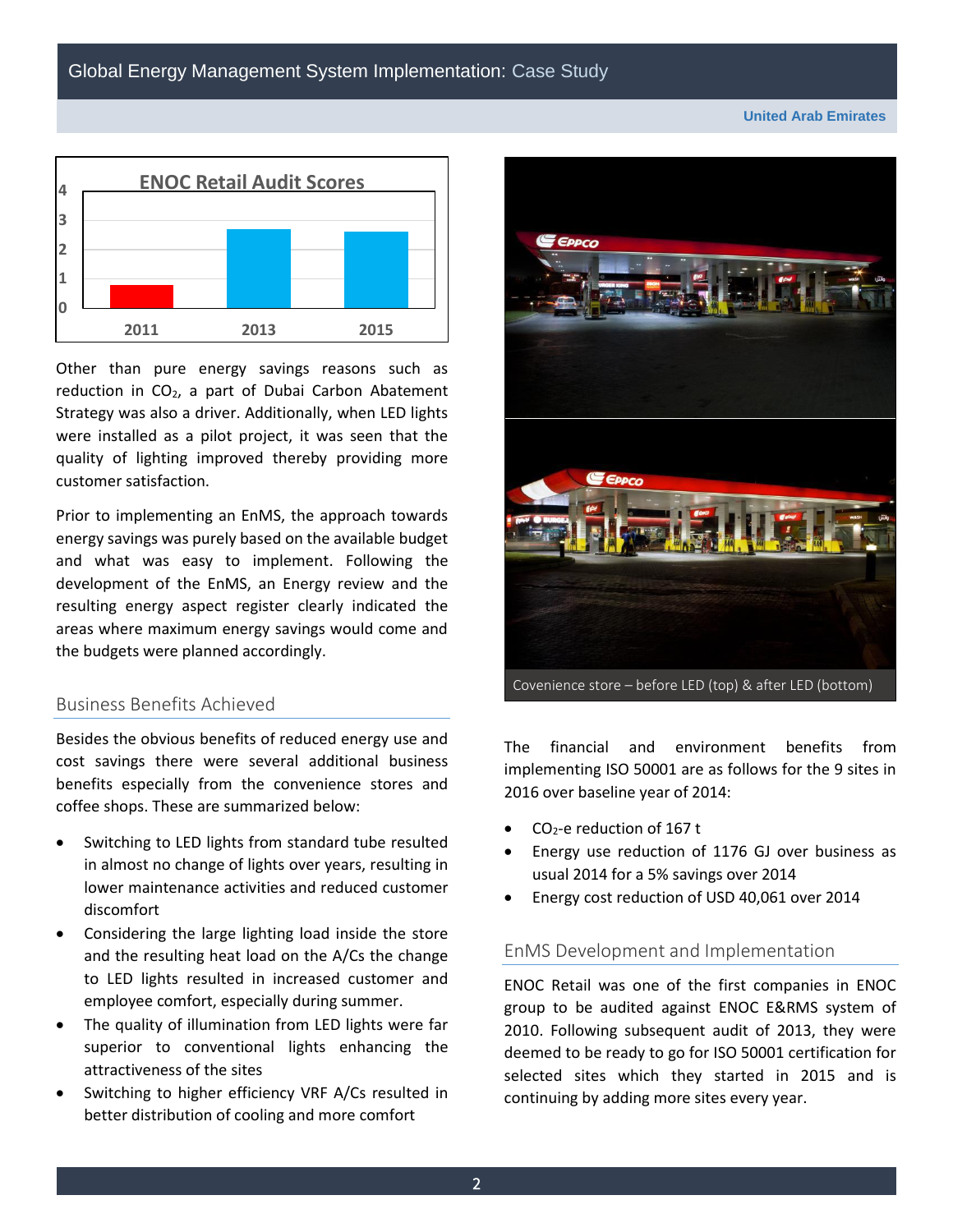#### **Organizational**

In line with Dubai Vision for a greener economy and the Dubai Integrated Energy Strategy (DIES) for 2030, ENOC top management starting from the CEO put considerable focus on energy by mandating a 5% weightage in all business units' balance score cards on energy management and conservation. The Group energy policy was issued in 2010 along with mandatory requirements for implementation.

Following the issue of the above, ENOC Energy Steering committee and Technical committee were set up. The steering committee was chaired by the Executive Director (EHS and Corporate Affairs), a member of ENOC Executive Committee. This committee consisted of all business unit heads and was responsible for setting policies and providing guidance.

The Technical Committee on the other hand was chaired by the Group EHS Director and consisted of engineers from operations, maintenance or EHS departments of each business unit. This committee was primarily involved in identifying opportunities for improvement on the ground, sharing knowledge among the business units and bringing new technologies though supplier presentations.

While the group level committees provided overall direction to the whole group, ENOC Retail set up their own Energy Committee as a part of their efforts towards Business and Operational Excellence. The committee is chaired by the Director Retail Operations and included heads of all departments and the Quality and Business Excellence Manager (QBEM). This committee is responsible for guiding in implementation of ISO 50001, discussing & approving final improvement plans and allocating resources for the same.

The EHS manager and his reportees were assigned the required roles and responsibilities for monitoring and reporting on the performance of the EnMS. Technical assistance to him was provided by an engineer designated by the Retail Engineering Manager. The QBEM was responsible for managing the certification

process through documentation, internal audits corrective action monitoring etc.

#### **Energy review and planning**

Prior to starting the ISO 50001, the baseline consumption was taken as the actual electricity used in 2014. A detailed energy review was carried out for the main areas of usage. These areas are:

- HVAC air condition for the store,
- Plant and utilities mainly car wash equipment,
- Heating for coffee machines & ovens,
- Illumination indoor & outdoor lights and signage
- Refrigeration chillers, coolers & fridges

The results of the review are provided below



Based on the above, Illumination and A/Cs were found to be significant due to both high use and potential for reduction. Additionally, both impacted positively on customer satisfaction. Plant equipment energy use was addressed only through behavioral changes through training and awareness as the equipment themselves were not amenable to intervention. Also, small low cost easy projects were also identified through employee suggestions.

The financing for all the projects thus identified was made through budgetary provisions for the next five years. Additionally, the maintenance budget also carried an item for energy efficiency.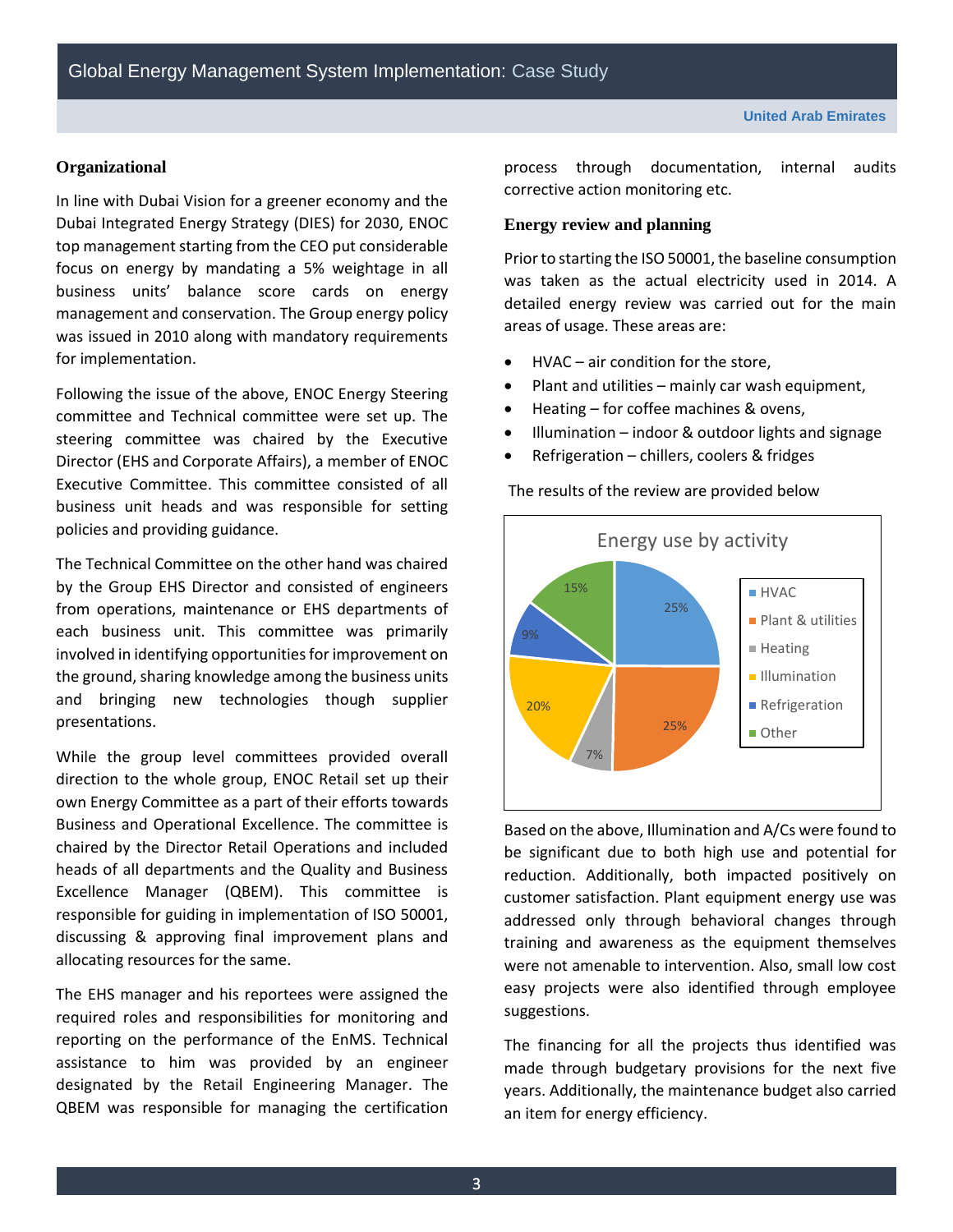As ENOC retail already had a Quality and Business Excellence (QBE) department managing their certification process for ISO 9001, 14001 and OHSAS 18001, very little additional time of 6 months (other than for review) was required.

## *"Having seen the immense benefits from implementing the ISO 50001 system in 5 sites to begin with, the retail team is enthusiastic to roll it out to as many sites as possible."*

— Taleb Al Saleh, Director, ENOC Retail & Marketing

#### **Cost-benefit analysis**

The cost of implementing the EnMS was USD 52,695/-so far for the 9 sites. The costs include the cost of internal staff time for developing the EnMS (USD 20,000/-), Internal staff time for external audit (USD 13,624/-), third party audit costs (USD 2404/-) and additional metering costs (USD 16,667/-). The cost for the staff time were calculated based on the man-days spent and the thirdparty cost was additional man-day cost for ISO 50001 (other standards also were audited by the same thirdparty). No external technical assistance was required.

Based on the expected recurring benefit of at least USD 40,000/- per year, the simple pay-back period for ISO 50001 certification is 1.32 years.

The total investments on the projects from 2013 onwards was USD 190,000/-. Based on the savings, the payback period for the projects is approximately 5 years. However, it should be noted that the projects also had operational benefits, such as increased customer and employee satisfaction.

#### **Approach used to determine whether energy performance improved**

During the energy review, measurements were carried out for all activities at different sites. This data was used as basis for establishing savings from lighting efficiency improvements. Measurement of consumption for lighting after improvement provided the actual savings. The operating hours for every site remains the same at

all times. Seasonal variations effecting outdoor lighting average out over a year.

A/C consumption was measured in two identical sites and the correlation between the two were established. The sites where the A/C efficiency improvements were carried out was further measure for a performance period along with the reference site. The difference in usage between the two was then adjusted for CDD to arrive at savings.

Savings from other small initiatives were primarily from eliminating unnecessary equipment that operated 24 hours a day such as multiple LED monitors. Savings from these were established by using the wattage data.

Grid emission factors were obtained from data provided by Dubai Carbon Centre of Excellence (DCCE), a body formed by major energy users and suppliers of Dubai. data.

#### **Approach used to validate results**

The actual savings from each project was measured and totaled up to obtain the total energy savings. This savings was then tallied against the overall energy savings from meters installed for the store and outdoor lighting. Savings from such tallying were in good agreement.

The car wash and other plant energy use would require variables such as number of cars, amount of fuel dispensed etc.

To track the progress of activities related to the management system, management review meetings are held once in six months. Additionally, progress on improvement projects is monitored on a quarterly basis by ENOC Group Sustainability office.

#### **Steps taken to maintain operational control and sustain energy performance improvement**

The steps taken to sustain energy performance and instill creativity and motivation of employees are taken primarily at the ENOC group level and cascaded down to the business unit level. Some of these steps are summarized below: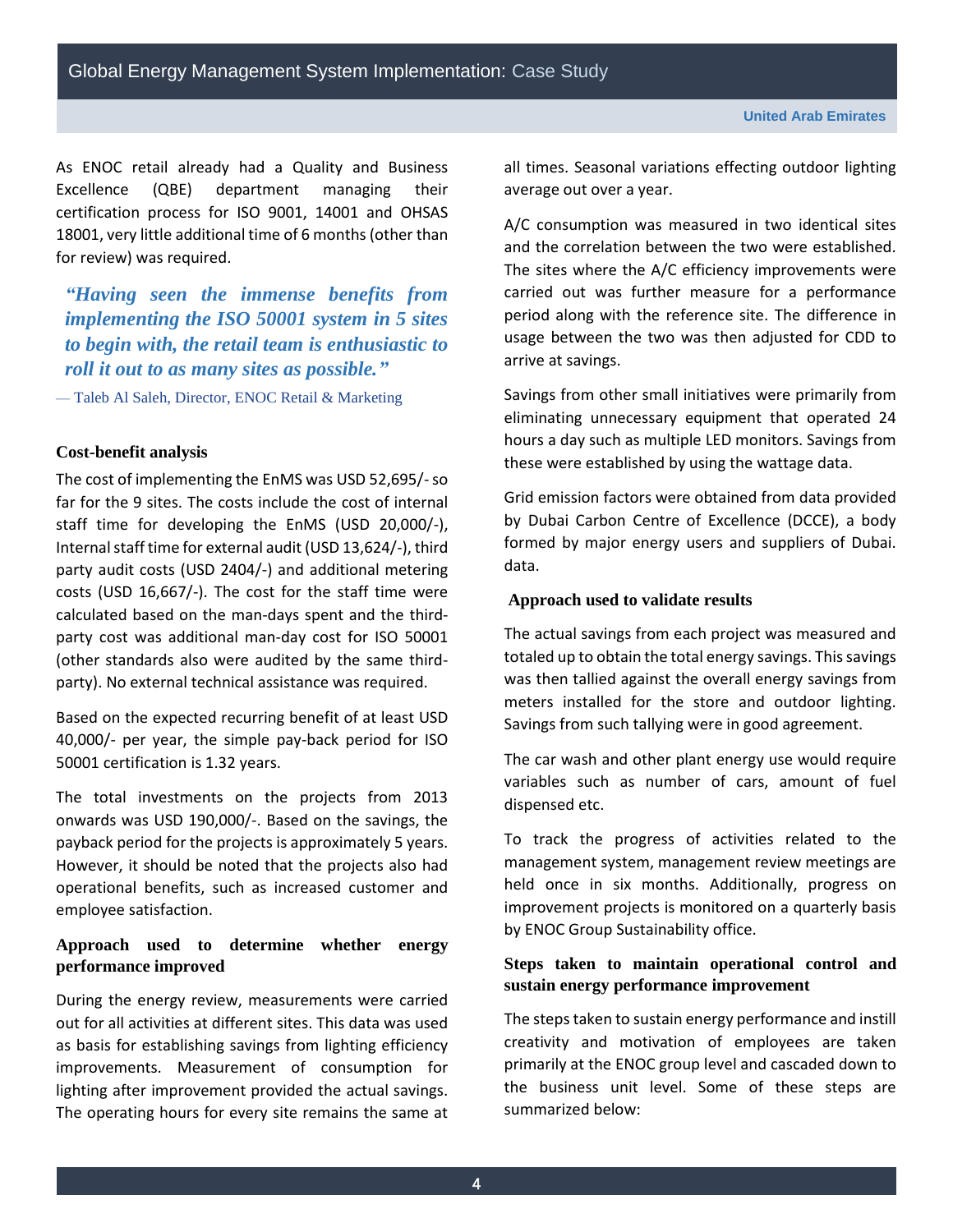- Business unit KPIs for energy use savings reported and monitored by ENOC Group on a quarterly basis
- ENOC annual energy awards in different categories for categories such as manager, technician, business unit best energy project etc.
- Periodic energy awareness and technical trainings
- Regularly scheduled ENOC energy steering and technical committee meetings
- Publication and mention in ENOC bi-annual energy report
- Special cash awards for best implemented energy saving suggestion in ENOC suggestion scheme



**Development and use of professional expertise, training, and communications**

ENOC Group has tie ups with several professional organisation to provide training and also develop methodologies for energy savings and carbon abatement. These include Energy Institute (EI), UK, DCCE, ENOC group Engineering Department and Sustainability office and Ernest and Young (EY) Sustainability division.

EY and EI are regularly engaged by ENOC to conduct trainings in Energy management as well as on energy intensive equipment such as HVAC, pumps, compressors fans, fired equipment etc. DCCE is engaged in identifying new suppliers and technology and developing tools for determining carbon abatement.

Employee engagement at ENOC Retail is encouraged at as described in the previous sub-section.

#### **Tools & resources**

Prior to implementing ISO 50001, ENOC Retail already had several years' experience in systems such as ISO 14001, 9001 and OHSAS 18001. Hence many of the procedures and practices of these systems were utilized in their ISO 50001 system.

Supplier presentations are frequently provided at the Energy Technical Committee meetings to familiarize members on new and more efficient equipment such as VRF A/Cs and LED lights.

Other tools and resources used in the implementation are described in the previous two sub-section of this report

#### Lessons Learned

One of the primary barriers to implementing an EnMS is management reluctance due to lack of application of mind towards business benefits that would accrue indefinitely over time without any further effort. Management is focused on increasing production, revenue and profitability, all of which they relate to immediately reducing costs and increased sales. Hence, energy efficiency projects were always considered a cost increase with no impact on revenue and sales. We at ENOC have overcome this inertia by including energy efficiency and forming it as a business plan in all our business units' Balance Score Cards for a high weightage of 5%. Additionally, the efforts have been facilitated by